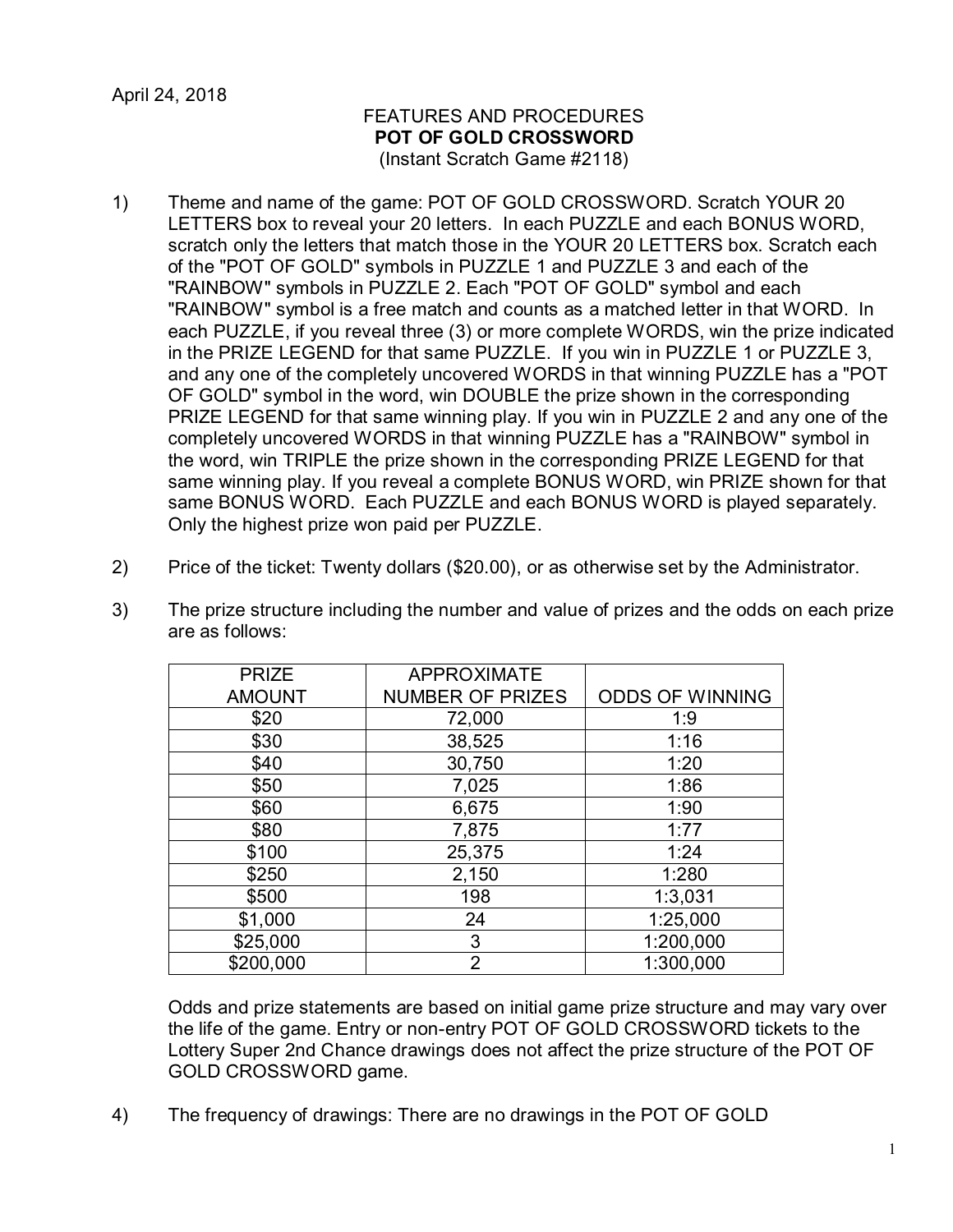CROSSWORD game, however, for a period of time, at the discretion of the Lottery Division Administrator POT OF GOLD CROSSWORD tickets may count towards entry in Lottery Super 2nd Chance drawings. The Wisconsin Lottery will not be responsible for any neglect, failure or omission on the part of the U.S. Postal Service or any other delivery/courier service used to deliver a player's Super 2nd Chance Drawing mailing to the Wisconsin Lottery. The Lottery assumes no responsibility or liability for Super 2nd Chance tickets that are lost, or destroyed or otherwise disqualified from participation in a drawing when such tickets are in the control of the Lottery. All tickets sent to the Wisconsin Lottery to enter the Super 2nd Chance drawings become property of the Wisconsin Lottery and will not be returned. Only tickets sent to and received at the correct address for entry into the Super 2nd Chance drawing will be eligible for the Super 2nd Chance drawing.

5) The method of selecting winners: There are three (3) crossword PUZZLES and two (2) BONUS WORDS on each POT OF GOLD CROSSWORD ticket. Each PUZZLE and each BONUS WORD is played separately.

The holder of a ticket where the letters in the uncovered YOUR 20 LETTERS box match the letters in PUZZLE 1 to complete three (3) or more complete WORDS shall win the prize shown in the PUZZLE 1 & 2 PRIZE LEGEND for that same number of complete WORDS. The holder of a ticket where the letters in the uncovered YOUR 20 LETTERS box match the letters in PUZZLE 1 to complete three (3) or more complete WORDS, and where one (1) of those completed WORDS has a "POT OF GOLD" symbol imaged in place of one (1) of the letter spots within that WORD, shall win two (2) TIMES the prize amount shown in the PUZZLE 1 & 2 PRIZE LEGEND for that same number of complete WORDS.

The holder of a ticket where the letters in the uncovered YOUR 20 LETTERS box match the letters in PUZZLE 2 to complete three (3) or more complete WORDS shall win the prize shown in the PUZZLE 1 & 2 PRIZE LEGEND for that same number of complete WORDS. The holder of a ticket where the letters in the uncovered YOUR 20 LETTERS box match the letters in PUZZLE 2 to complete three (3) or more complete WORDS, and where one (1) of those completed WORDS has a "RAINBOW" symbol imaged in place of one (1) of the letter spots within that WORD, shall win three (3) TIMES the prize amount shown in the PUZZLE 1 & 2 PRIZE LEGEND for that same number of complete WORDS.

The holder of a ticket where the letters in the uncovered YOUR 20 LETTERS box match the letters in PUZZLE 3 to complete three (3) or more complete WORDS shall win the prize shown in the PUZZLE 3 PRIZE LEGEND for that same number of complete WORDS. The holder of a ticket where the letters in the uncovered YOUR 20 LETTERS box match the letters in PUZZLE 3 to complete three (3) or more complete WORDS, and where one (1) of those completed WORDS has a "POT OF GOLD" symbol imaged in place of one (1) of the letter spots within that WORD, shall win two (2) TIMES the prize amount shown in the PUZZLE 3 PRIZE LEGEND for that same number of complete WORDS.

The holder of a ticket where the letters in the uncovered YOUR 20 LETTERS box match the letters in the BONUS WORD 1 play area to complete the entire BONUS WORD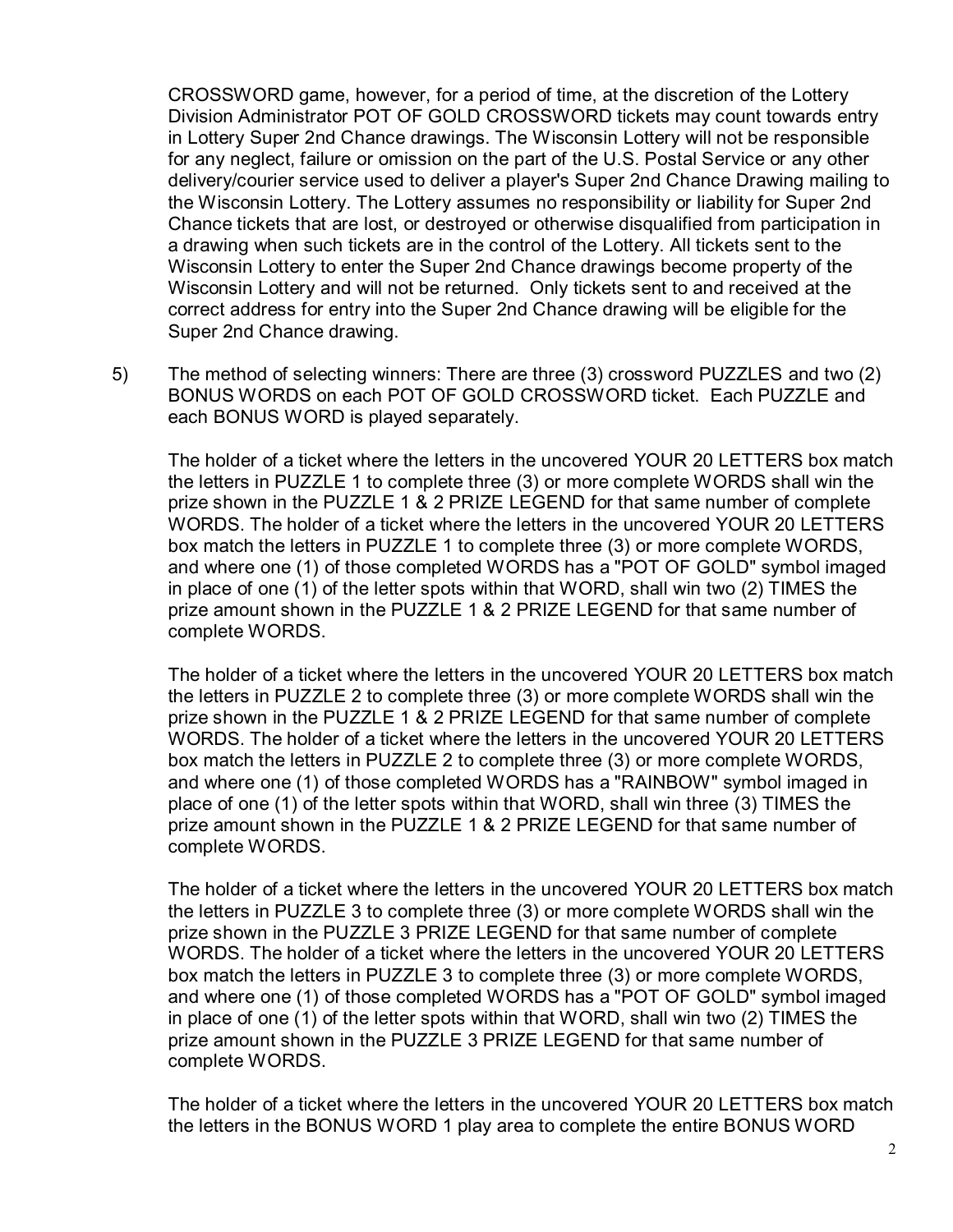shall win the prize shown in the uncovered BONUS WORD 1 PRIZE play spot.

The holder of a ticket where the letters in the uncovered YOUR 20 LETTERS box match the letters in the BONUS WORD 2 play area to complete the entire BONUS WORD shall win the prize amount shown in the uncovered BONUS WORD 2 PRIZE play spot.

The possible complete WORDS on the ticket will be shown in the PUZZLES. The possible complete BONUS WORDS will be shown in the BONUS WORD play areas. Each possible complete WORD or BONUS WORD consists of three (3) or more letters and fills a complete word space. Letters in each crossword puzzle combined to form a complete WORD must appear in a continuous horizontal (from left to right) or vertical (from top to bottom) sequence in a word space on that same crossword puzzle, and must completely fill that word space. Letters in BONUS WORD 1 combined to form a complete BONUS WORD must appear in a continuous vertical (from top to bottom) sequence, and must completely fill the BONUS WORD 1 word space. Letters in BONUS WORD 2 combined to form a complete BONUS WORD must appear in a continuous horizontal (from left to right) sequence, and must completely fill the BONUS WORD 2 word space. A word within a complete WORD or BONUS WORD such as "plan" within "planet" is not a complete WORD or BONUS WORD, since it does not completely fill the word space. Each "POT OF GOLD" symbol within crossword PUZZLE 1 and crossword PUZZLE 3 is a free match and counts as a matched letter in that possible complete WORD. Each "RAINBOW" symbol within crossword PUZZLE 2 is a free match and counts as a matched letter in that possible complete WORD. Letters forming a word filling a complete word space can only be used to form one (1) complete WORD or BONUS WORD. Complete WORDS cannot be formed on any crossword puzzle by linking letters diagonally, or by reading the letters from right to left or bottom to top. A complete BONUS WORD cannot be formed by reading from right to left or bottom to top. The YOUR 20 LETTERS play area must contain all of the letters in a possible complete WORD in order to form that WORD. The YOUR 20 LETTERS play area must contain all of the letters in a possible complete BONUS WORD in order to form that BONUS WORD.

A winning PUZZLE can win only the highest prize shown in the PUZZLE LEGEND for that same winning pattern in that same PUZZLE, as previously described in these features and procedures; or, if a "POT OF GOLD" symbol is imaged in place of one (1) of the letter spots within one (1) of the completed WORDS in PUZZLES 1 or 3 as previously described in these features and procedures, two (2) TIMES the highest prize shown in the PUZZLE LEGEND for that same winning pattern in that same PUZZLE, as previously described in these features and procedures; or, if a "RAINBOW" symbol is imaged in place of one (1) of the letter spots within one (1) of the completed WORDS in PUZZLE 2 as previously described in these features and procedures, three (3) TIMES the highest prize shown in the PUZZLE LEGEND for that same winning pattern in that same PUZZLE, as previously described in these features and procedures.

A DOUBLER or a TRIPLER won in one (1) PUZZLE does not apply to any prize won in another PUZZLE or BONUS WORD.

6) The method of making payment to winners: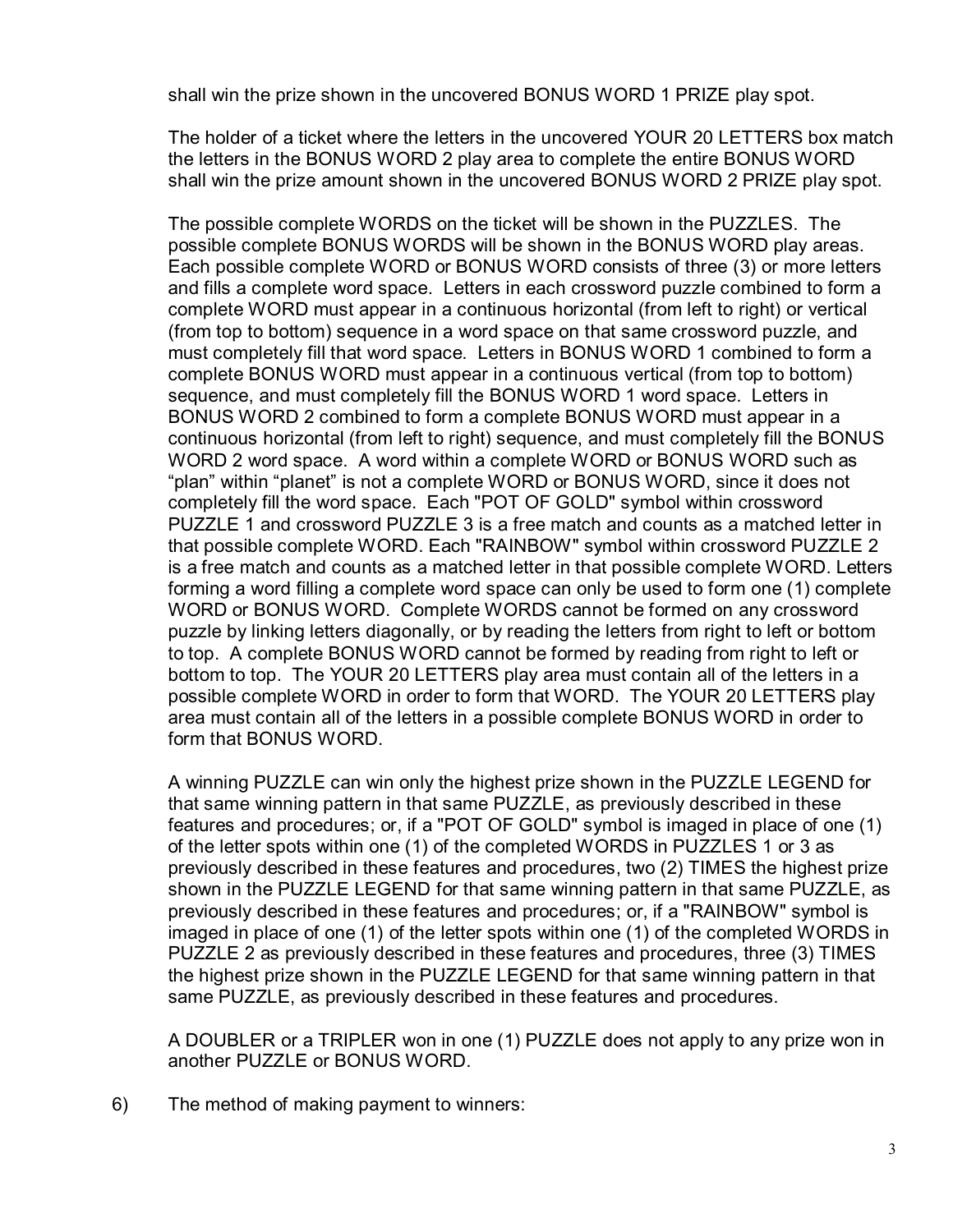- A. Submission of the original ticket (not a copy), as provided below, shall be the sole method of claiming a prize.
- B. Payment of prizes under six hundred dollars (\$600) may be made by presenting the ticket for validation and payment to any Wisconsin Lottery retailer.
- C. The original winning ticket must be signed by a single human being. For-profit and non-profit entities, trusts, and other non-human beings are not eligible to play or claim a prize in this game. Payment of any prize totaling five hundred thousand, nine hundred ninety-nine dollars (\$500,999) or less may be made by either 1) signing the back of the original winning ticket, completing a Lottery claim form and presenting it in person to any Lottery office for validation and payment by the claim deadline under section 6(G), or 2) by signing the back of the original winning ticket, completing a Lottery claim form and mailing it for validation and payment to Lottery Headquarters in Madison. If claiming a prize by mail, the original winning ticket and Lottery claim form must be mailed to Lottery Headquarters in Madison in a properly addressed envelope with the postage duly prepaid by the claim deadline under section 6(G). Payment of any prize totaling five hundred and one thousand dollars (\$501,000) or more must be made by signing the back of the original winning ticket, completing a Lottery claim form and presenting it in person to the Lottery Headquarters in Madison for validation and payment by the claim deadline under section 6(G). Personal appearance may be waived at the Lottery Division Administrator's sole discretion.
- D. Tickets are void if stolen, unissued, mutilated, altered, counterfeit, or otherwise fail validation tests. The Lottery at its sole discretion reserves the right to pay any mutilated ticket based upon the facts and circumstances of the particular claim. Such action by the Lottery is final and non-reviewable.
- E. Tickets are void if misprinted. "Misprinted" means any mistake or difference from the original ticket or game specifications of any kind in the printing, manufacturing, packaging or other processing related to the production or distribution of the ticket caused by the raw materials, processes or handling of the ticket until its ultimate sale to the consumer/player. "Misprinted" includes but is not limited to the tickets being unreadable, misregistered, defective, or multiply printed. Also, "misprinted" includes errors in the computer software, computer hardware, code or programming of the game regardless of whether the errors were imbedded or caused by human action relating to any of the matters mentioned in this paragraph. The Lottery at its sole discretion reserves the right to pay any such "misprinted" ticket based upon the facts and circumstances of the particular claim. Such action by the Lottery is final and non-reviewable.
- F. All tickets sent to the Wisconsin Lottery for the purpose of redemption become property of the Lottery and will not be returned.